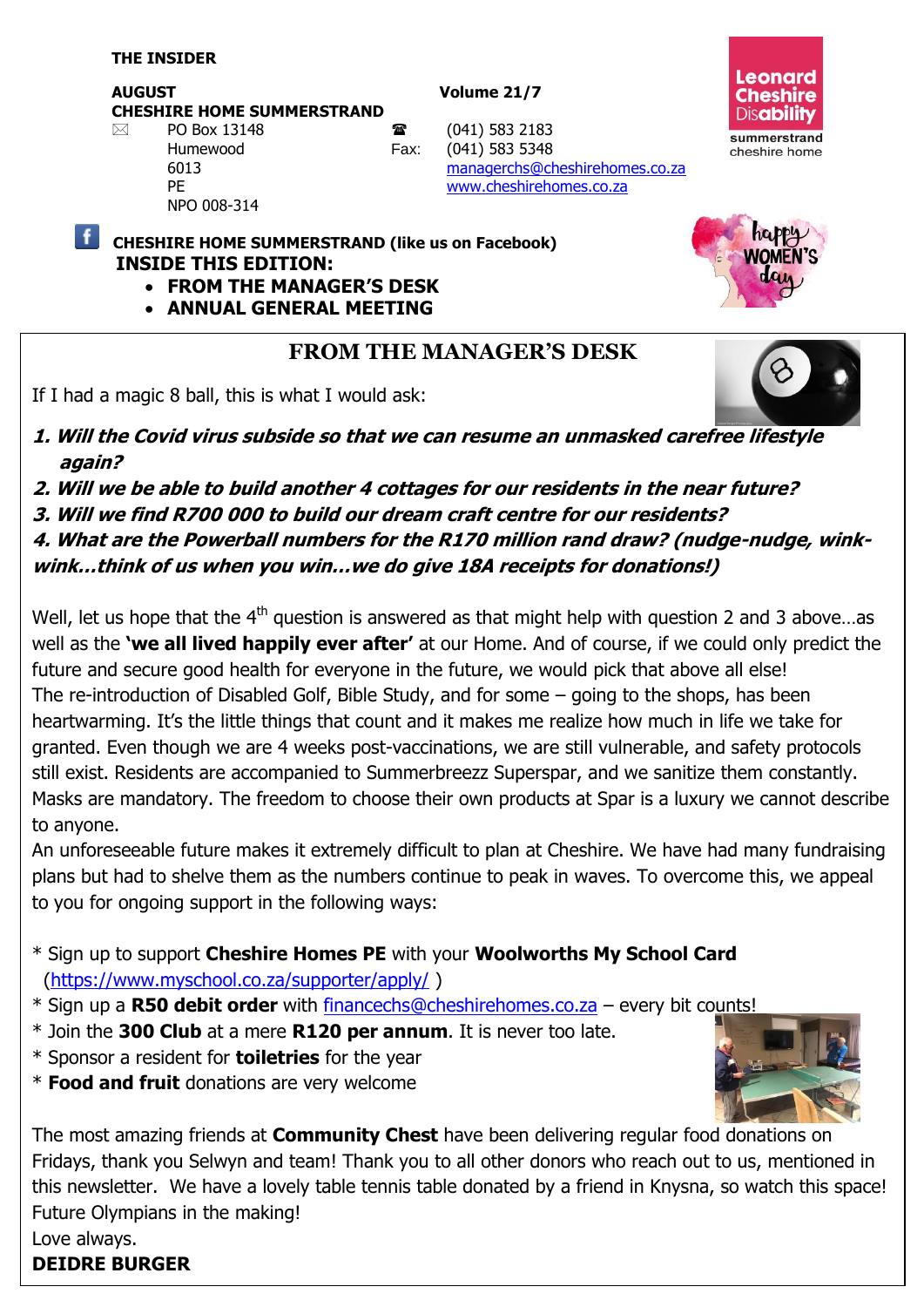## **FUNDRAISING REPORT (JUNE 2021)**

#### **FUNDRAISING:**

| WOT NOT SHOP        | R 20 938 |
|---------------------|----------|
| CLOTHES GALORE      | R 16 458 |
| <b>BOOKS</b>        | R 2 369  |
| <b>COFFEE SHOP</b>  | R 1 980  |
| WHEELCHAIR TIN      | R 381    |
| <b>GOLF DAY</b>     | R 33 860 |
| PE DOLL CLUB        | R 350    |
| LORENZO CORDANI     | R 250    |
|                     |          |
|                     |          |
| <b>DONATIONS:</b>   |          |
| <b>K SUBRAMONY</b>  | R 100    |
| KITTY DE ROER       | R 400    |
| <b>MAXI JACHENS</b> | R 300    |
| NATASHA BOOTH       | R 200    |
| MY SCHOOL CARD      | R 772    |
| SANDY MAASDORP      | R 38 000 |
| <b>ANONYMOUS</b>    | R 30 000 |
| <b>BOB BULLOCK</b>  | R 3 898  |

## **"WOKS FOR WHEELS"**

## **A WELFIT ODDY PROJECT**

MADE BY RESIDENTS OF CHESHIRE HOME SUMMERSTRAND **MADE FROM 316 STAINLESS STEEL WITH 3 DETACHABLE LEGS R400 EACH**



**ORDERS: 041 583 2183**  [managerchs@cheshirehomes.co.za](mailto:managerchs@cheshirehomes.co.za)

## **COVID-19 LOCKDOWN RESTRICTIONS TO CONTINUE AT CHESHIRE HOME SUMMERSTRAND**

- **Controlled visitations will be allowed again after 9 August.** Appointments via the office, weekdays only, and fully vaccinated persons only (visitor and resident). Proof of vaccination must be provided.
- Visitors to fill in the **visitor register, spray under feet, spray hands, wear a mask,** and try not touch anything at Cheshire.
- Please maintain a **2m distance** when visiting at the Home.
- **Residents' visits** to Summerbreezz Superspar will be on Fridays, weather dependent.
- **No visitors allowed inside** bedrooms or beyond Quiet Room.
- Staff and residents are still to **wear masks and carry sanitizer** with them at all times.
- **Daily screening of staff** continues to take place. Entry processes still in place.
- Residents wishing to go out for **recreational purposes** even for a few hours will HAVE to quarantine for 10 days upon their return to the Home. This still applies.
- Only **medical visits will be allowed** until further notification from Department of Health.
- Residents wishing to go out for a **holiday or a day for recreational purposes** will also need to quarantine for 10 days upon their return.
- **Parcels** coming into the Home to be **handled only by Staff members** so that the goods can be sanitized properly before entering the Home.
- **Donations for the shops** very much **allowed** the items will be sanitized before being put out for sale.
- The **Charity Shops** will be **open on 14, 21, 28 August.** Please wear masks and sanitize, as well as maintain social distancing.
- We are taking all necessary precautions, and ask that we all pray for the safety and protection of our Home – staff, residents and service providers.
- Thank you again for understanding our urgency and need to **protect our residents**.

## **FLIGHT RAFFLE 2021**

We have been donated a prize for a raffle – a flight worth **R 2000 on a Sling 2 for 2 hours**! Thanks to Sam Salcedo for the work and effort she has put into this project. Tickets have been printed, and Sam has found several outlets in and around PE to market this raffle!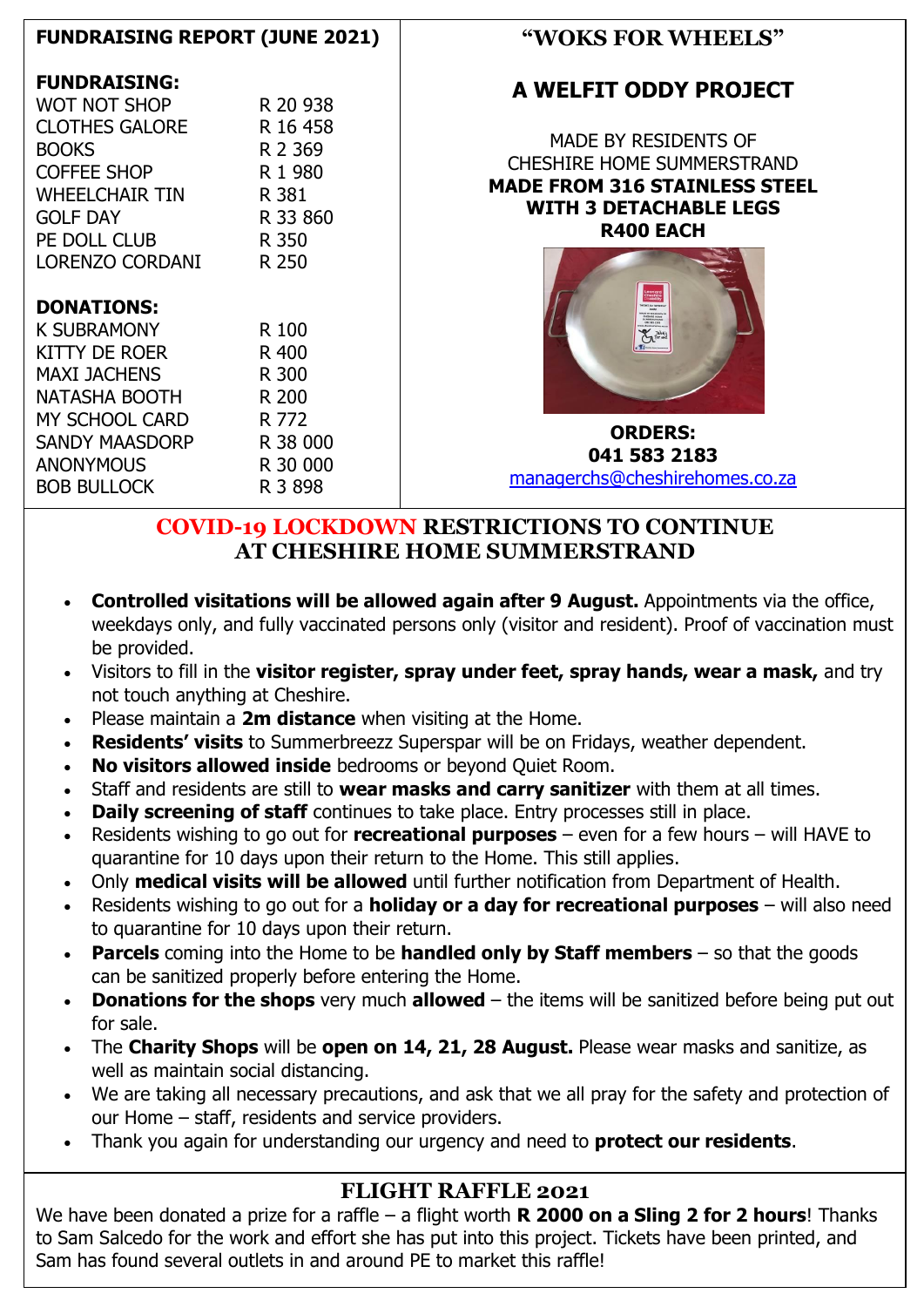| <b>WIN 1 OF 2 CHANCES FOR AN HOUR FLIGHT</b><br>ALONG OUR BEAUTIFUL BAY'S COASTLINE<br>IN A PRIVATE SLING 2 | <b>TICKETS ARE AVAILABLE FROM THE FOLLOWING</b><br><b>PARTICIPATING OUTLETS:</b><br><b>Mastertons Coffee - Walmer</b><br>Madiba Bay School of Flight - Walmer<br><b>Harvest Church - Walmer</b>                                                                                                                                                                                                                                                                                                                    |  |
|-------------------------------------------------------------------------------------------------------------|--------------------------------------------------------------------------------------------------------------------------------------------------------------------------------------------------------------------------------------------------------------------------------------------------------------------------------------------------------------------------------------------------------------------------------------------------------------------------------------------------------------------|--|
| <b>UP FOR GRABS</b>                                                                                         | La Bella Vita - Summerstrand                                                                                                                                                                                                                                                                                                                                                                                                                                                                                       |  |
|                                                                                                             | <b>Summerstrand Pharmacy - Summerstrand</b>                                                                                                                                                                                                                                                                                                                                                                                                                                                                        |  |
|                                                                                                             | <b>Cheshire Homes - Summerstrand</b><br>$\blacksquare$<br><b>Images - Newton Park</b>                                                                                                                                                                                                                                                                                                                                                                                                                              |  |
|                                                                                                             | Pezula Golf Estate - Knysna                                                                                                                                                                                                                                                                                                                                                                                                                                                                                        |  |
| <b>OOL OF FLIGHTIN</b>                                                                                      | <b>TICKETS ALSO AVAILABLE ONLINE</b><br>TO PURCHASE JUST FOLLOW THESE EASY STEPS:                                                                                                                                                                                                                                                                                                                                                                                                                                  |  |
|                                                                                                             | 1. Answer this simple question: Where in Summerstrand is                                                                                                                                                                                                                                                                                                                                                                                                                                                           |  |
|                                                                                                             | <b>Cheshire Homes situated?</b>                                                                                                                                                                                                                                                                                                                                                                                                                                                                                    |  |
|                                                                                                             | Pay for your tickets via EFT to:<br>2.                                                                                                                                                                                                                                                                                                                                                                                                                                                                             |  |
| 1 OF 2 ONE HOUR FLIGHTS VALUED @ R2000.00 EACH                                                              | Name:<br><b>Cheshire Home Summerstrand</b>                                                                                                                                                                                                                                                                                                                                                                                                                                                                         |  |
|                                                                                                             | Bank:<br><b>Nedbank</b>                                                                                                                                                                                                                                                                                                                                                                                                                                                                                            |  |
|                                                                                                             | Code:<br>121 217                                                                                                                                                                                                                                                                                                                                                                                                                                                                                                   |  |
|                                                                                                             | 121 203 2233<br>Acc No:                                                                                                                                                                                                                                                                                                                                                                                                                                                                                            |  |
|                                                                                                             | <b>Name AND Surname</b><br>Reference:                                                                                                                                                                                                                                                                                                                                                                                                                                                                              |  |
|                                                                                                             | 3. Send your proof of payment to: managerchs@cheshirehomes.co.za                                                                                                                                                                                                                                                                                                                                                                                                                                                   |  |
| <i><b><i><u><u><b>Mastertons</b></u></u></i></b></i>                                                        | and include your answer and contact number in email.                                                                                                                                                                                                                                                                                                                                                                                                                                                               |  |
| 40 PAPER<br>COFFEE FILTERS                                                                                  | 4. Wala! Your ticket/s will be sent to you via email.                                                                                                                                                                                                                                                                                                                                                                                                                                                              |  |
| 1 x 2<br>AND 1 OF 2 MASTERTONS COFFEE HAMPERS                                                               | <b>TERMS AND CONDITIONS</b><br>*Please note that all online tickets purchased<br><b>Leonard</b><br>will be randomly allocated.<br>*Tickets will only be sent upon confirmed receipt of POP.<br><b>Cheshire</b><br>*Please allow up to two business days for funds to<br><b>Disability</b><br>reflect before receiving your ticket/s.<br>summerstrand<br>*Keep an eye out for more participating outlets.<br><b>MBSF</b><br>cheshire home<br>For more information contact us through any of<br>our media platforms. |  |
| <b>TICKETS ONLY R100.00 EACH</b>                                                                            | $\blacksquare$ managerchs@cheshirehomes.co.za<br><b>Cheshire Home Summerstrand</b>                                                                                                                                                                                                                                                                                                                                                                                                                                 |  |
| <b>DRAW TAKES PLACE 31 OCTOBER 2021</b>                                                                     | www.cheshirehomes.co.za<br>0415832183                                                                                                                                                                                                                                                                                                                                                                                                                                                                              |  |
|                                                                                                             | 9 7 Gomery Ave, Summerstrand, Gqeberha                                                                                                                                                                                                                                                                                                                                                                                                                                                                             |  |

### **CHESHIRE HOME SUMMERSTRAND ANNUAL GENERAL MEETING 2021**

You are hereby invited to attend our **Annual General Meeting** scheduled for **Thursday 19 August 2021** at **09h00** via \***Microsoft Teams**, due to Covid-19 restrictions. Please **RSVP** your attendance and/or Agenda item to the Home by **12 August 2021.** 

Also see attached **Membership Application** forms.

**Only members are entitled to exercise a vote at the Annual General Meeting.**

\*You will have to **download Microsoft Teams** on your preferred device to join the meeting. Link for meeting will be sent when RSVP received.

Please contact 041 583 2183 or email [adminchs@cheshirehomes.co.za](mailto:adminchs@cheshirehomes.co.za) for **RSVP** or enquiries.

# **RESIDENTS' ACTIVITIES (JULY 2021):**

- \* **Rummikub** and **Dominoes** a few residents continue to challenge each other.
- \* Weekly **Bible study** sessions on Thursday mornings with Gill and Denzil.
- \* **Golf lessons** with **Graeme Whale Golf Academy** on Monday mornings.
- \* **Dolphin Gavel Club** meeting with Bob & Liz Bullock on 28 July.
- \* **Motivational game morning** with Liz Bullock on 14 July.
- \* We received a donation of a **Table Tennis table** and those able to play love the new sport activity!
- \* Residents enjoyed a supervised **outing to Summerbreezz Superspar** and welcomed the opportunity to do their own shopping again!

#### **WELCOME TO OUR CHARITY SHOPS:**

**OUR CHARITY SHOPS ARE OPEN TO THE PUBLIC ON SATURDAYS ONLY!!!**

**\* CLOTHES GALORE \* \* WOT NOT SHOP \* BOOK BARN \* \* COFFEE SHOP \* 08:30 – 12:00 (CASH OR CARD)**

We gladly accept **donations** of unwanted items, pre-loved clothes, linen & any household items.

**PLEASE CONTACT THE HOME ON 041 583 2183 for more info!**